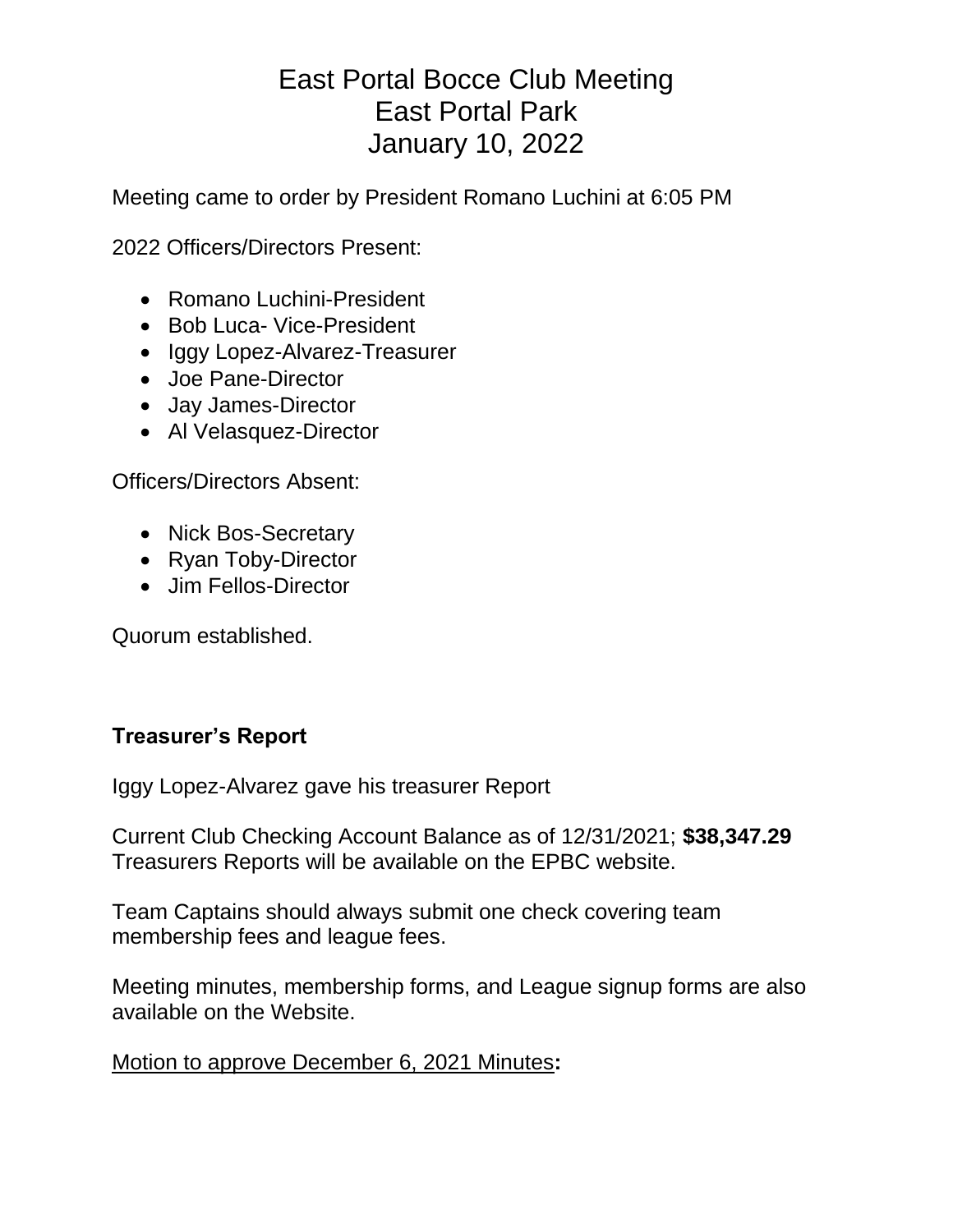Motion made by Joe Pane, seconded by Bob Luca. Motion passed

### **Maintenance**

The new lock(s) combination will change effective February 1, 2022. The new combination will be sent to all paid members via e-mail

# **Old Business-Roof for Court 1**

Romano gave an update on the roof construction Framer is what is causing the construction hold up Work is now progressing Romano will insist on a framing inspection If the framing inspection passes, work on the roof will begin A new drinking fountain will be added (ADA compliance) which is included in the cost Final payment to the contractor will be made after the city of Sacramento approves the construction Remaining balance on the project is approximately \$20,000

#### **New Bocce Balls**

Discussion ensued regarding purchasing new bocce balls for the club. The approximate cost according to Steve Choe is \$1,711 (1480 Euros) for 10 sets of bocce balls provided by Super Martel in Italy.

Motion made by Iggy to approve purchasing 10 sets of new bocce balls at a cost not to exceed \$1,800. Seconded by Bob Luca. Motion passed

#### **Website Updates**

Romano/Iggy contact Kevin Meagher to explore more possibilities/capabilities of our club website

#### **Registration for 2022**

Iggy stated that as of today, all league slots are full for the Winter/Spring 2022 Season except for two team slots for Thursday 7:00 pm